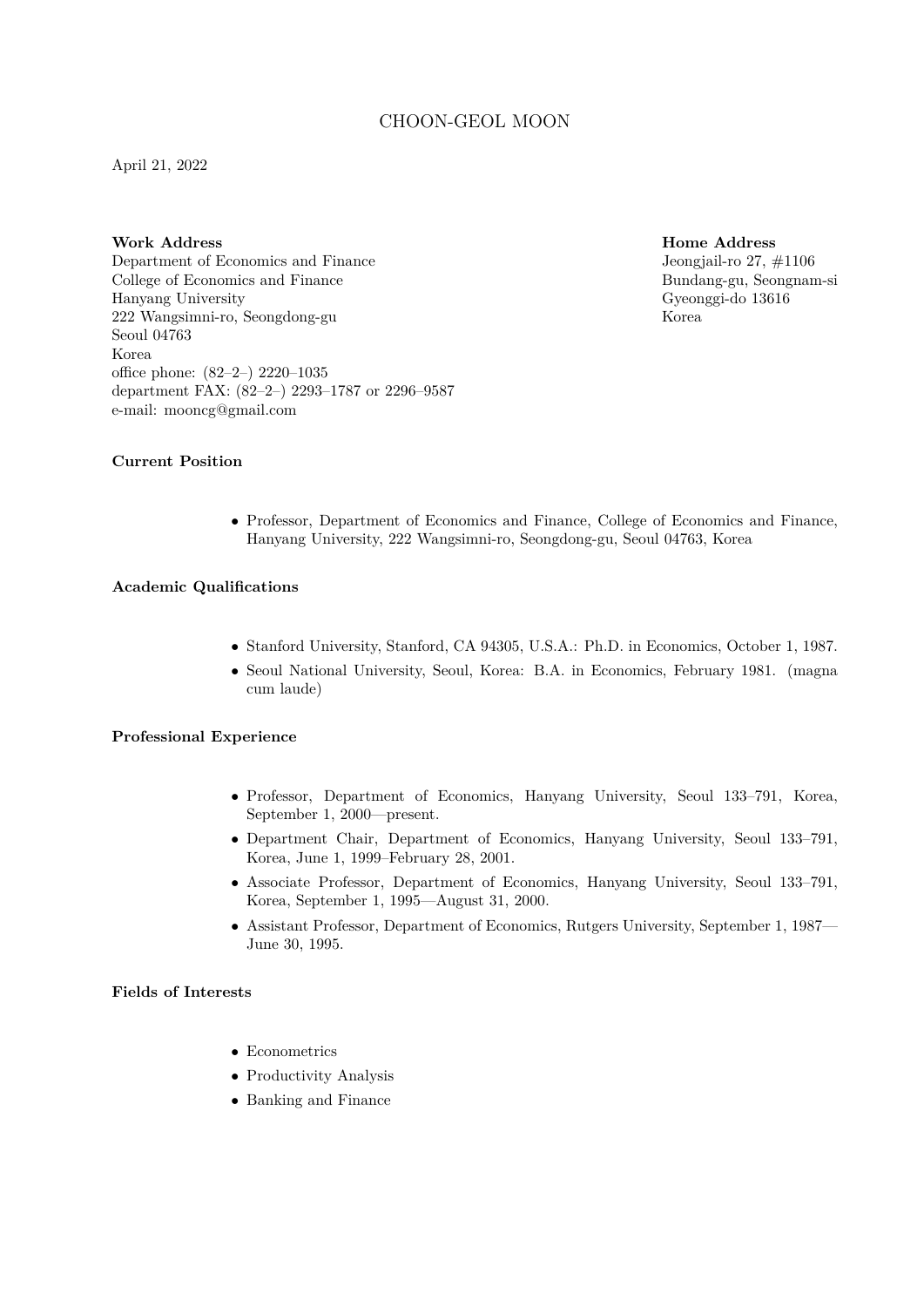- *•* Energy and Resource Economics
- *•* Environmental Economics
- *•* Urban Economics
- *•* Public Economics
- *•* Applied Microeconomics

# **Ph.D. Dissertation**

- *•* Title: *Heteroscedasticity, Simultaneous Specification Test, and Nonparametric Least Squares Estimators in the Discrete and Censored Regression Model*
- *•* Advisor: Professor Takeshi Amemiya
- *•* Filing date: July 1987
- *•* Conferral date of Ph.D. degree: October 1, 1987
- Fields of postgraduate concentration: Econometric Theory, Urban Economics, Public Economics

#### **Publications—Refereed**

- "How bad is a bad loan? Distingushing inherent credit risk from inefficient lending (Does the capital market price this difference?)", *Journal of Economics and Business*, forthcoming in June 2022. [Joseph P. Hughes and Choon-Geol Moon]
- *•* "Consumer lending efficiency: Commercial banks versus a fintech lender", *Financial Innovation* 8:38, April 2022. [Joseph P. Hughes, Julapa Jagtiani and Choon-Geol Moon]
- *•* "An econometric analysis of the sequential progression and conclusion of patent invalidation trials in Korea, when the patentees are firms", *Journal of Korea Technology Innovation Society*, 24 (2), April 2021, 93–120. [Jung-young Lee and Choon-Geol Moon] (in Korean)
- *•* "Characteristics of invalidated patents Econometric analysis of patent invalidation trial data of Korea", *The Journal of Intellectual Property*, 15 (4), December 2020, 263–300. [Jungyoung Lee and Choon-Geol Moon] (in Korean)
- *•* "Outcome uncertainty and demand for baseball: A single-game approach in the Korean Professional Baseball League", *International Journal of Sport Finance*, 15 (1), February 2020, 39–52. [Hoyoon Jung, Choon-Geol Moon and Yoon Tae Sung]
- *•* "Does scale matter in community bank performance? Evidence obtained from applying several new measures of performance", *Journal of Banking and Finance* 106, September 2019, 471–499. [Joseph P. Hughes, Julapa Jagtiani, Loretta J. Mester and Choon-Geol Moon]
- *•* "Empirical analysis of work-life balance: Using the 4th and 5th Korean Working Conditions Surveys", *Korean Social Security Studies* 35 (2), May 2019, 167–206. [Hyojin Kim and Choon-Geol Moon] (in Korean)
- "Measuring agency costs and the value of investment opportunities of US bank holding companies with stochastic frontier estimation" in Jacob A. Bikker and Laura Spierdijk, eds., *Handbook of Competition in Banking and Finance*, Edward Elgar, September 2017, 205–229 (Chapter 11). [Joseph P. Hughes, Loretta J. Mester and Choon-Geol Moon]
- "Microeconometric analysis of cinema demand based on the random coefficients logit model," *Korea Review of Applied Economics* 19 (2), June 2017, 81–123. [Yongkyu Ji and Choon-Geol Moon] (in Korean)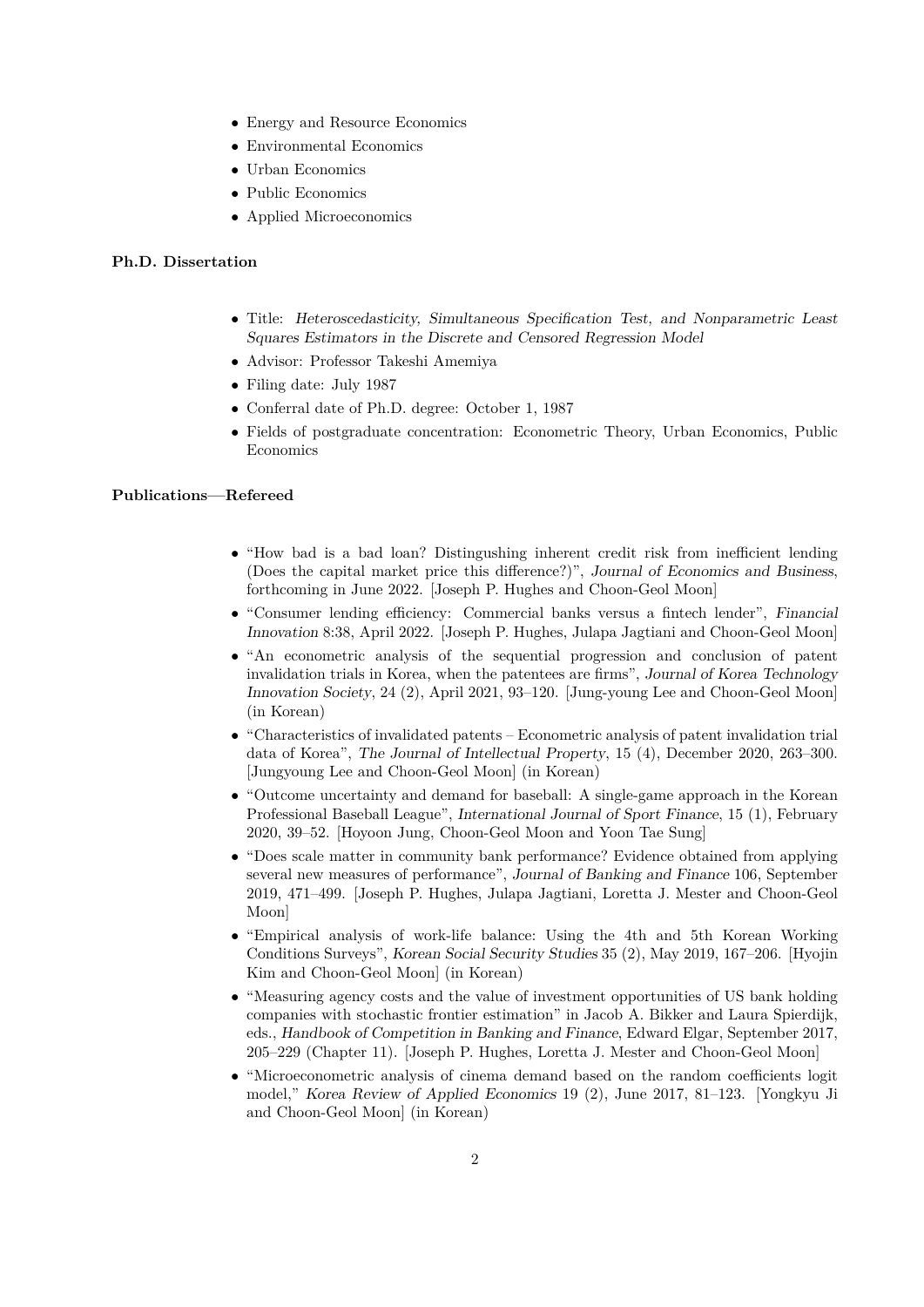- *•* "Taiwan's economic inequality and distribution: Empirical analysis using Family Income and Expenditure Surveys", *Journal of Economic Research* 21 (2), May 2016, 67–115. [Yinshi Li and Choon-Geol Moon]
- "Market structure and pricing behavior in the Korean transportation fuel market," *Environmental and Resource Economics Review* 24 (2), June 2015, 311–342. (in Korean)
- *•* "Theoretical and empirical issues in conducting an economic analysis of damage in price-fixing litigation: Application to a transportation fuel market," *Environmental and Resource Economics Review* 23 (2), June 2014, 187–224. (in Korean)
- *•* "Determinants of team winning percentage in the Korean Professional Baseball League," *Korean Journal of Sports Management* 19 (3), 2014, 17–31. [Jin-Hee Jang and Choon-Geol Moon] (in Korean)
- "The effect of day care usage and female employment on fertility rates: Panel data regression analysis of Korea's 16 major cities and provinces," *The Hanyang Journal of Economic Studies* 32 (2), November 2011, 67–92. [Myung-Ji Ryu and Choon-Geol Moon] (in Korean)
- *•* "Consumption smoothing over the life cycle," *The Hanyang Journal of Economic Studies* 32 (1), May 2011, 1–25. [JooHee Yoo and Choon-Geol Moon] (in Korean)
- *•* "Income-related inequalities in health care finance and self-assessed health in Korea from 1999 to 2007: Measurements based on KLIPS survey data," *The Korean Journal of Health Economics and Policy* 16 (1), April 2010, 35–61. [Sun Hee Eom and Choon-Geol Moon] (in Korean)
- *•* "Dynamic analysis of production structure and total factor productivity of Korea," *Korea Review of Applied Economics* 11 (2), September 2009, 5–38. [Choon-Geol Moon] (in Korean)
- "How to construct a consistent time series from multiple data sources with differences in aggregation and survey periodicity," *Korea Review of Applied Economics* 11 (1), June 2009, 215–228. [Choon-Geol Moon] (in Korean)
- "Estimation and prediction of the heat load profile using weather and heating/cooling data: An application of the multilevel model," *Environmental and Resource Economics Review* 16 (4), December 2007, 803–832. [Choon-Geol Moon and Suduk Kim] (in Korean)
- "Panel FGLS estimation and prediction in the multilevel model/the linear mixed-effect model," *The Hanyang Journal of Economic Studies* 28 (1), May 2007, 89–102. [Choon-Geol Moon] (in Korean)
- "Evaluating spillover effects of R&D capital and IT capital based on backward/forward spillover stocks and backward/forward multipliers," *The Hanyang Journal of Economic Studies* 27 (2), November 2006, 21–60. [Choon-Geol Moon] (in Korean)
- "Measuring public sector performance based on DEA: An application to Korea Energy Management Corporation," *Korean Journal of Public Finance* 21 (1), August 2006, 69– 96. [Jaewan Bahk and Choon-Geol Moon] (in Korean)
- *•* "Fixed-mobile convergence and competition in the telecom market, and their implications for the evolution of the regulatory framework," *The Hanyang Journal of Economic Studies* 26 (2), November 2005, 1–11. [Choon-Geol Moon] (in Korean)
- *•* "Dynamic modeling of the production structure of the Korean economy," *Korea Review of Applied Economics* 7 (3), December 2005, 87–105. [Choon-Geol Moon, Yu Kyung Koh and Young Gui Kim] (in Korean)
- *•* "Empirical investigation into regional convergence in Korea," *Korean Journal of Public Economics* 10 (2), November 2005, 49–79. [Choon-Geol Moon and Ki Hyun Park] (in Korean)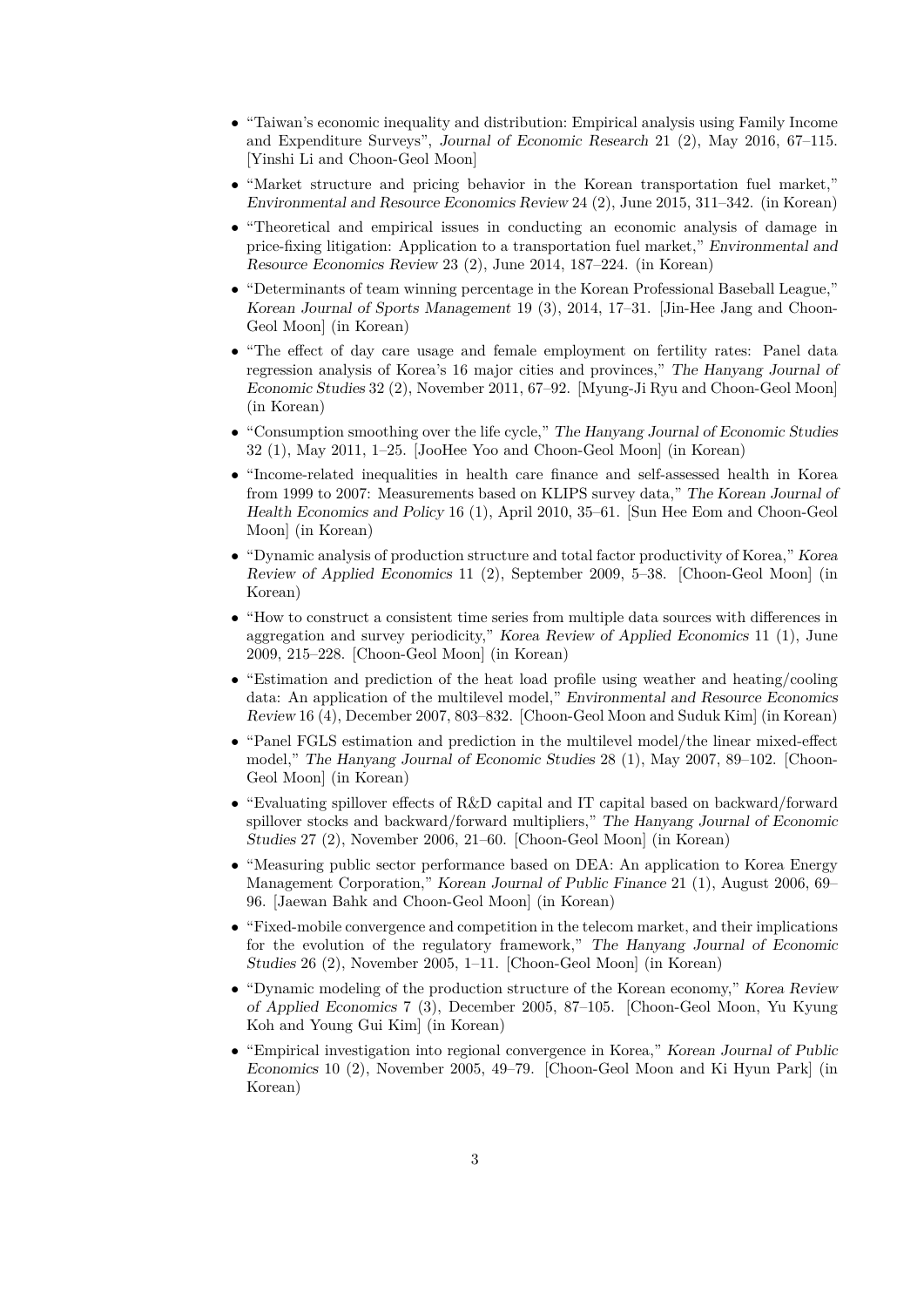- *•* "Economic impact analysis of the introduction of RPS," *Environmental and Resource Economics Review* 14 (3), September 2005, 729–751. [Suduk Kim and Choon-Geol Moon] (in Korean)
- "Forecasting automobile shares by fuel and vehicle types based on stated preference data," *The Hanyang Journal of Economic Studies* 26 (1), May 2005, 1–20. [Choon-Geol Moon and Jae-Wan Jeon] (in Korean)
- *•* "Measuring economic externalities of IT and R&D," *ETRI Journal* 27 (2), April 2005, 206–218. [Myung-Hwan Rim, Sang-Sup Cho and Choon-Geol Moon]
- "Productivity analysis of the central government via total factor productivity in the private sector: Time series analysis over the period 1970-2002," *Korean Journal of Public Economics* 9 (2), November 2004, 1–45. [Choon-Geol Moon and Jin Kwon Hyun] (in Korean)
- "Measuring Korea's information inequality using the 1996 and 2000 Household Expenditure Surveys," *The Hanyang Journal of Economic Studies* 25 (2), November 2004, 109–132. (in Korean)
- "Monetary loss estimates of the domestic fruit industry with the effectuation of Korea-Chile FTA," *Korea Review of Applied Economics* 6 (1), June 2004, 5–48. [Choon-Geol Moon and Jongho Hong] (in Korean)
- *•* "International competitiveness of Korean IT products," *The Hanyang Journal of Economic Studies* 25 (1), May 2004, 1–54. (in Korean)
- *•* "Productivity changes in the telecommunication industry: An inter-country comparison based on Malmquist index of productivity change," *Korea Review of Applied Economics* 5 (3), December 2003, 5–39. (in Korean)
- *•* "Did Korea Telecom minimize its variable costs?" *Korean Telecommunications Policy Review* 10 (3), December 2003, 1–24. [Choon-Geol Moon] (in Korean)
- *•* "Inter-country comparison of DEA-based technical efficiency in the telecommunications industry," *The Hanyang Journal of Economic Studies* 24 (2), November 2003, 257–283. (in Korean)
- *•* "A new way of constructing an informatization index based on the linear structural equation model," *Korean Telecommunications Policy Review* 10 (2), September 2003, 57–73. [Choon-Geol Moon] (in Korean)
- *•* "Changing conditions and quality of housing," *Social Indicators Research* 62–63 (1–3), April 2003, 211–237. [Jae-Young Son, Yun-hi Won and Choon-Geol Moon] [Reprinted in Doh Chull Shin, Conrad P. Rutkowki and Chong-Min Park, eds., *The Quality of Life in Korea: Comparative and Dynamic Perspectives*, Social Indicators Research Series Volume 14, Dordrecht: Kluwer Academic Publishers, April 2003, 211–237. (ISBN 1- 40020-0947-X)]
- "Do bankers sacrifice value to build empires? Managerial incentives, industry consolidation, and financial performance," *Journal of Banking & Finance* 27 (3) [a special issue, *Markets and Institutions: Global Perspectives*, edited by Fariborz Moshirian and Giorgio Szegö], March 2003, 417–447. [Joseph P. Hughes, William W. Lang, Loretta J. Mester, Choon-Geol Moon and Michael S. Pagano]
- "Estimating the size of Korea's underground economy using the 1996 Household Expenditure Survey," *Korean Journal of Public Economics* 7 (2), November 2002, 3– 29. [Choon-Geol Moon and Young Gui Kim] (in Korean)
- *•* "Estimation of the size of the underground economy in the OECD member countries by a MIMIC model," *Journal of the Korean Association for Policy Studies* 11 (3), September 2002, 45–65. [Jae-Wan Bahk and Choon-Geol Moon] (in Korean)
- "Substitution between fixed access and wireless access subscribers to the telephone service," *Korea Review of Applied Economics* 4 (1), June 2002, 5–27. (in Korean)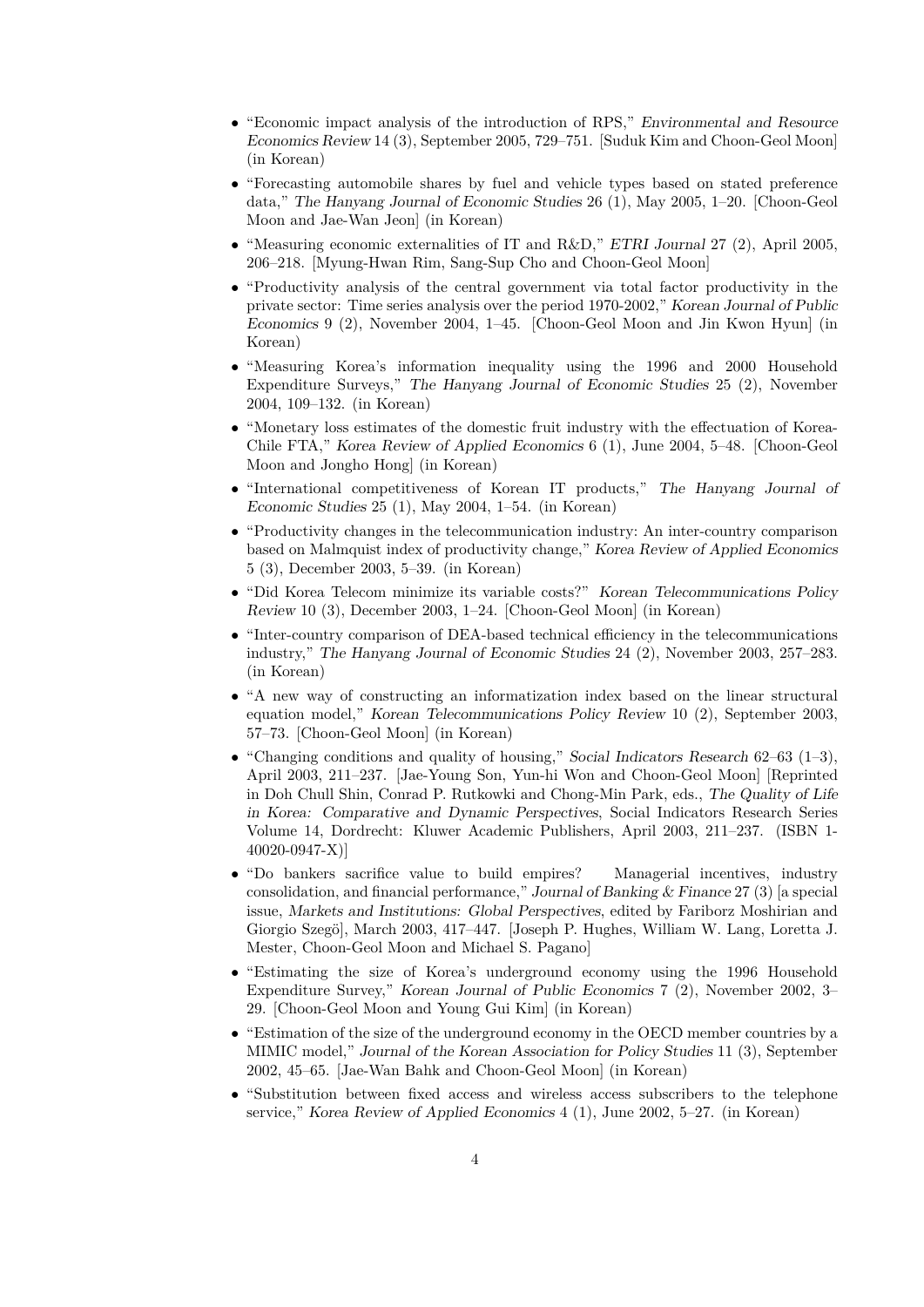- *•* "Effect of taxation on labor supply," *Korean Journal of Public Economics* 7 (1), June 2002, 3–25. [Seong-Lin Na, Jaeryang Nam and Choon-Geol Moon] (in Korean)
- *•* "Substitution between mobile and fixed telephone calls," *The Hanyang Journal of Economic Studies* 23 (1), May 2002, 87–99. (in Korean)
- "Efficiency and efficacy of Korea's tax administration based on an empirical analysis of collection cost," *Korean Journal of Public Economics* 6 (2), December 2001, 79–109. [Jin Kwon Hyun and Choon-Geol Moon] (in Korean)
- "Are scale economies in banking elusive or illusive? Evidence obtained by incorporating capital structure and risk-taking into models of bank production," *Journal of Banking & Finance* 25 (12), December 2001, 2169–2208. [Joseph P. Hughes, Loretta J. Mester and Choon-Geol Moon]
- "The rate of growth of total factor productivity and its decomposition in the Korean electricity industry," *The Hanyang Journal of Economic Studies* 22 (1), May 2001, 169– 203. (in Korean)
- "A study on the effects of environmental regulation on the international competitiveness: A CGE model based approach," *Korean Journal of Public Economics* 6 (1), May 2001, 25–43. [Choon-Geol Moon and Jongho Hong] (in Korean)
- "Efficient risk-taking and regulatory covenant enforcement in a deregulated banking industry," *Journal of Economics & Business* 53 (2–3), March-June 2001, 255–282. [Robert DeYoung, Joseph P. Hughes and Choon-Geol Moon] [Reprinted in Sheeram R. Mudambi, ed., Privatization and Globalization: The Changing Role of the State in Business (*The Globalization of the World Economy* No. 14, series editor: Mark Casson), Cheltenham, UK: Edward Elgar, December 2003, Chapter 17.]
- *•* "A greenhouse gas emission model for Korea," *OPSearch* 38 Part 1, 2001, 67–86. [Tae Yong Jung, Hoesung Lee and Choon-Geol Moon]
- "Recovering risky technologies using the almost ideal demand system: An application to U.S. banking," *Journal of Financial Services Research* 18 (1), October 2000, 5–27. [Joseph P. Hughes, William W. Lang, Loretta J. Mester and Choon-Geol Moon].
- *•* "Production analysis in tax administration," *Journal of Korean Economic Analysis* 6 (1), April 2000, 209–232. [Jin Kwon Hyun and Choon-Geol Moon]. (in Korean)
- *•* "Comparative analysis of pension tax systems in developed countries," *The Hanyang Journal of Economic Studies* 21 (1), May 2000, 119–156. [Seong-Lin Na and Choon-Geol Moon]. (in Korean)
- "Inter-country comparison of informatization level through the factor analysis based informatization index," *Korea Review of Applied Economics* 1 (2), December 1999, 89– 114. [Choon-Geol Moon and Seong-Lin Na]. (in Korean)
- *•* "Analysis of banking production with endogenous choice of risk and financial structure," *The Hanyang Journal of Economic Studies* 20 (2), November 1999, 251–270. (in Korean)
- "Economic depreciation in the real value of motor vehicles: Straight-line or constant rate depreciation?" *Korean Journal of Public Economics* 4 (1), May 1999, 31–56. [Choon-Geol Moon and Jin-Kwon Hyun]. (in Korean)
- *•* "The dollars and sense of bank consolidation," *Journal of Banking & Finance* 23 (2–4), February 1999, 291–324. [Joseph P. Hughes, William W. Lang, Loretta J. Mester and Choon-Geol Moon].
- *•* "Productivity analysis of Korea's small- and medium-sized cities," *Korean Journal of Public Economics* 3 (2), November 1998, 61–103. [Choon-Geol Moon and Jin Kwon Hyun]. (in Korean)
- *•* "Management rating on commercial banks in Korea: Status rating in 1995," *The Hanyang Journal of Economic Studies* 19 (2), November 1998, 1–22. [Choon-Geol Moon and Sun Whan Rhee]. (in Korean)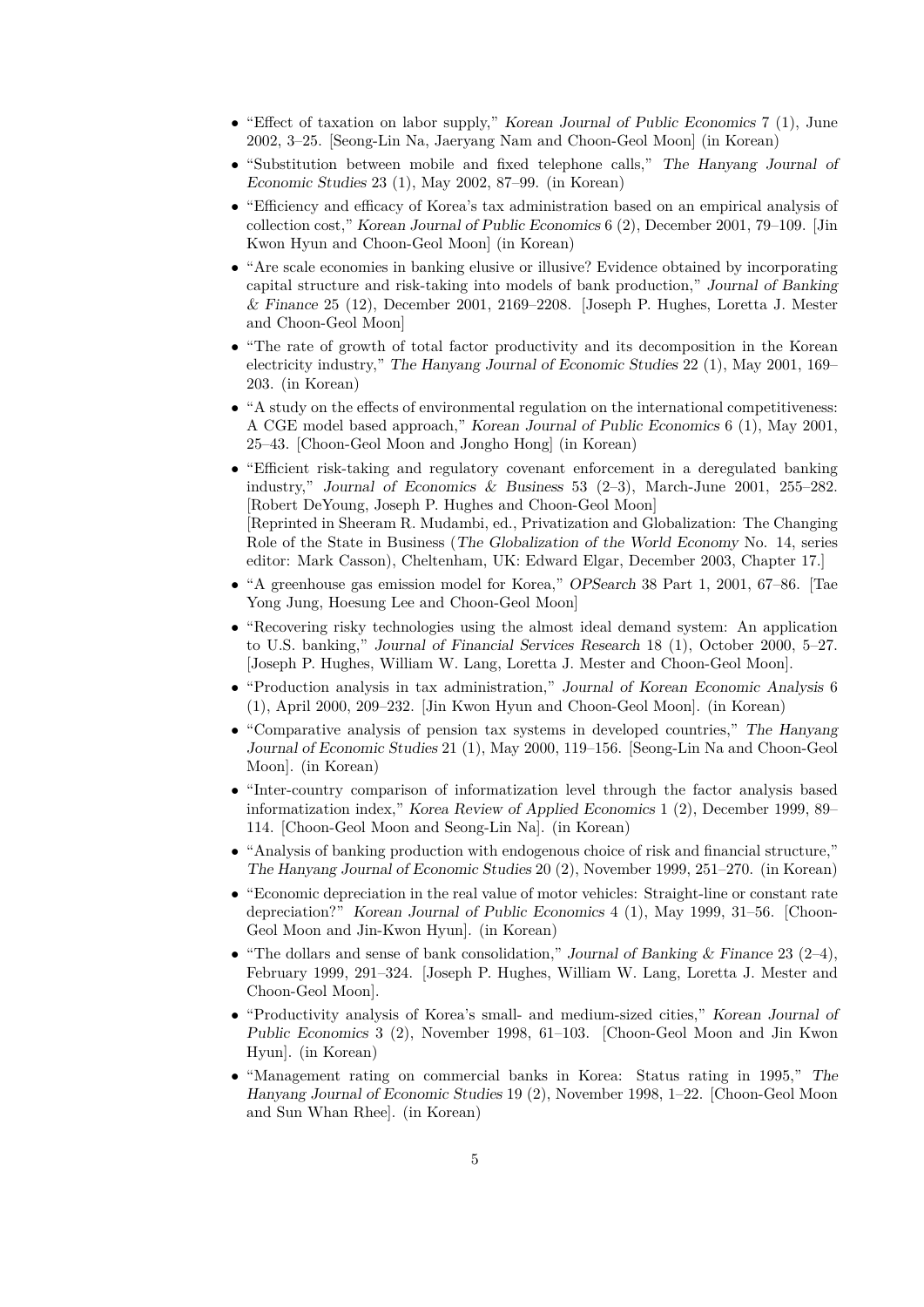- *•* "Demand for telephone services in Korea," *The Korean Business Journal* 32 (3), October 1998, 192–214. [Sang-Hyung Ahn, Choon-Geol Moon and Nakil Sung]. (in Korean)
- "Econometric analysis of pre-processed data: Survey and suggestions for future research," *Journal of Economic Research* 3 (1), May 1998, 83–98.
- *•* "Labor productivity, wage and labor market flexibility in Korea," *Social Security Studies* 14 (1), June 1998, 219–240. [Choon-Geol Moon, Jin Sakong and Jong-Ho Hong]. (in Korean)
- "An empirical analysis of the foreign direct investment by Korean firms: An application of the generalized Tobit model," *Journal of Economic Theory and Econometrics* 4 (1), Summer 1998, 13–31. [Choon-Geol Moon and Hyo-Dong Kim].
- *•* "Rent regulation and housing vacancies: The New York City experience," *Journal of Economic Theory and Econometrics* 3 (1), Summer 1997, 75–102. [Choon-Geol Moon and Carol Rapaport].
- *•* "Generalized extreme value model and additively separable generator function," *Journal of Econometrics* 76 (1&2), January/February 1997, 129–140. [Ki-Hong Choi and Choon-Geol Moon].
- *•* "Efficient banking under interstate branching," *Journal of Money, Credit, and Banking* 28 (4), November 1996 (Part 2), 1045–1071. [Joseph P. Hughes, William W. Lang, Loretta J. Mester and Choon-Geol Moon]. [Reprinted in Maximilian J.B. Hall, ed., *The Regulation and Supervision of Banks (Volume IV: Regulation and Efficiency in Banking)*, Cheltenham, UK: Edward Elgar, July 2001.]
- "Category choice in the ordinal regression model: Whether to combine adjacent categories in the cumulative model," *Journal of Economic Theory and Econometrics* 2 (2), Winter 1996, 29–63.
- *•* "Estimation of the retirement probability distribution of motor vehicles," *Kyong Je Hak Yon Gu* 44 (3), September 1996, 63–77. [Jin Kwon Hyun and Choon-Geol Moon]. (in Korean)
- *•* "Macroeconomic effect of carbon/energy tax: The case of Korea," *Journal of Economic Research* 1 (1), May 1996, 1–13.
- *•* "A disequilibrium model of local public expenditures," *The Hanyang Journal of Economic Studies* 16 (2), November 1995, 259–285. [Choon-Geol Moon and Janet Stotsky].
- "Macroeconomic aspects of Korea's liberalization policy: A cointegrated VAR study," *Journal of Asian Economics* 6 (4), December 1995, 469–492. [Choon-Geol Moon and Parul Jain].
- *•* "Sectoral demand for money: A co-integration approach," *Review of Economics and Statistics* 76 (1), February 1994, 196–202. [Parul Jain and Choon-Geol Moon].
- *•* "The effect of rent control on housing quality change: A longitudinal analysis," *Journal of Political Economy* 101 (6), December 1993, 1114–1148. [Choon-Geol Moon and Janet Stotsky].
- *•* "Efficient estimation of the costs of rent controls: A comment," *Review of Economics and Statistics* 75 (1), February 1993, 184–187. [Choon-Geol Moon and Janet Stotsky].
- *•* "Testing the differences between the determinants of Moody's and Standard & Poor's ratings: An application of smooth simulated maximum likelihood estimation," *Journal of Applied Econometrics* 8 (1), January–March 1993, 51–69. [Choon-Geol Moon and Janet Stotsky].
- *•* "Municipal bond rating analysis: Sample selectivity and simultaneous equations bias," *Regional Science and Urban Economics* 23 (1), March 1993, 29–50. [Choon-Geol Moon and Janet Stotsky].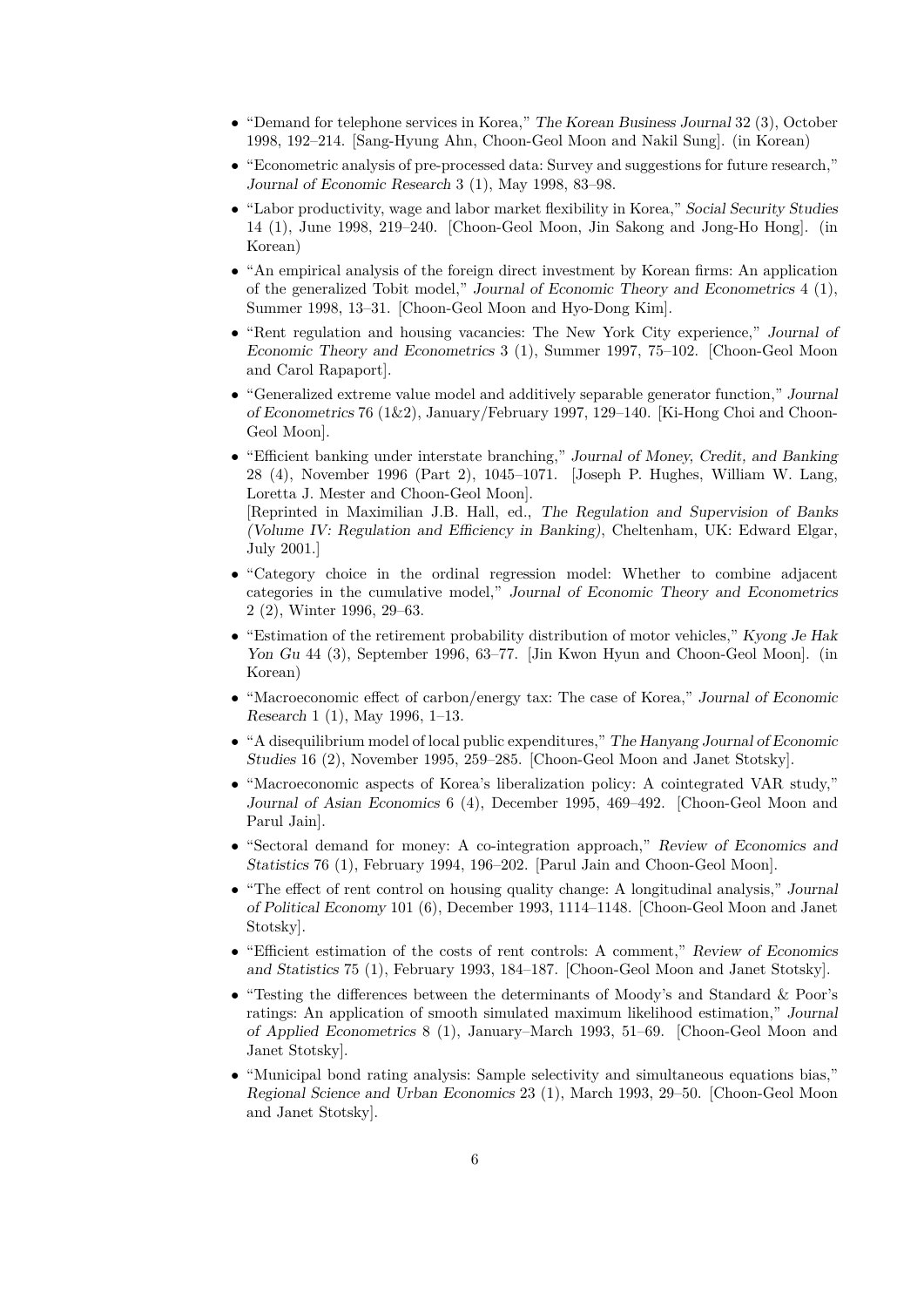- "A grouped data semiparametric competing risks model with nonparametric unobserved heterogeneity and mover-stayer structure," *Economics Letters* 37 (3), November 1991, 279–285.
- *•* "Small sample performance of large sample tests for Tobit versus *p*-Tobit," *Journal of Statistical Computation and Simulation* 37 (1+2), 1990, 89–97.
- *•* "Heteroscedastic qualitative response model," *Seoul Journal of Economics* 3 (2), June 1990, 127–157.
- *•* "A Monte Carlo comparison of semiparametric Tobit estimators," *Journal of Applied Econometrics* 4 (4), October–December 1989, 361–382.
- "Simultaneous specification test in a binary logit model: Skewness and heteroscedasticity," *Communications in Statistics–Theory and Methods* 17 (10), October 1988, 3361–3387.

# **Publications—Not Refereed**

- Hughes, Joseph P. and Choon-Geol Moon, "Estimating managers' utility-maximizing demand for agency goods," in *How Do Banks Compete? Strategy, Regulation, and Technology* (The Proceedings of the 40th Annual Conference on Bank Structure and Competition, May 5–7, 2004, The Fairmont Hotel, Chicago, Illinois), Chicago: Federal Reserve Bank of Chicago, October 20, 2004, 320–352.
- Moon, Choon-Geol, "Current state and directions for development in the financial projection model of Korean National Pension" *Pension Forum* 11, National Pension Research Center, National Pension Corporation, Autumn 2003, 4–9. (in Korean)
- Moon, Choon-Geol, "Methodological evaluation of the projection on the financial status of the Korean National Pension Fund, II," *The 2003 Financial Report on National Pension Fund and A Proposal on Institutional Changes*, National Pension Committee, June, 2003, 677–709. (in Korean)
- *•* Moon, Choon-Geol, "The financial analysis model of the Korean National Pension Fund and simulation, I," *The 2003 Financial Report on National Pension Fund and a Proposal on Institutional Changes*, National Pension Committee, June, 2003, 413–456. (in Korean)
- *•* Jung, Tae Yong and Choon-Geol Moon, "Major finding of the project from Korea," *Policy Design of Climate Change Collaborations in Northern Asia: Possible Options and Constraints for Cooperative Effort between Russia, Japan, China and Korea*, IGES-APN Workshop Proceedings (Cheju Island, Korea, February 27-28, 2002), March 2002, 263–265.
- Moon, Choon-Geol and Tae Yong Jung, "Major finding of the project from Korea," *Policy Design of Climate Change Collaborations in Northern Asia: Possible Options and Constraints for Cooperative Effort between Russia, Japan, China and Korea*, IGES-APN Workshop Proceedings (Moscow, Russia, September 11-12, 2001), March 2002, 142–145.
- *•* Moon, Choon-Geol, "Appendix: Introduction of GHG emission model for 4 countries," in *Policy Design of Climate Change Collaboration in Northern Asia: Possible Options and Constraints for Cooperative Effort between Russia, Japan, China and Korea*, IGES and APN, March 2002, 197–218.
- *•* Hu, Xiulian, Kejun Jiang, Cheng Cui, Wenying Chen, Choon-Geol Moon and Dong-Kun Lee, "7. Various collaborations in this region," in *Policy Design of Climate Change Collaboration in Northern Asia: Possible Options and Constraints for Cooperative Effort between Russia, Japan, China and Korea*, IGES and APN, March 2002, 166–186.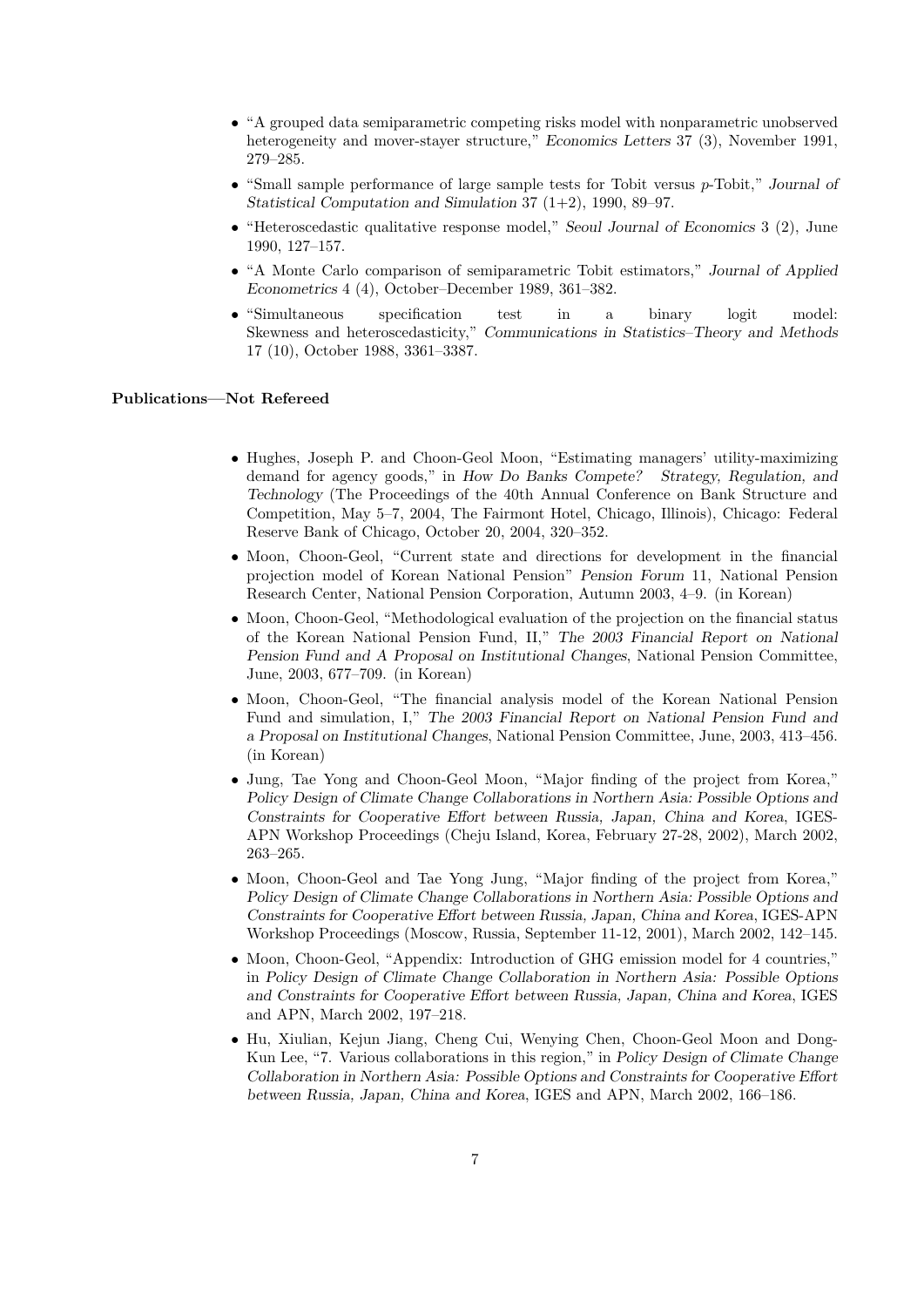- "Managerial incentives and the efficiency of capital allocation in U.S. commercial banking," in *The Financial Safety Net: Costs, Benefits, and Implications for Regulation* (The Proceedings of the 37th Annual Conference on Bank Structure and Competition, May 9-11, 2001, The Fairmont Hotel, Chicago, Illinois), November 2001, 385–422. [Joseph P. Hughes, William W. Lang, Choon-Geol Moon and Michael S. Pagano].
- "Are scale economies in banking elusive or illusive? Evidence obtained by incorporating capital structure and risk-taking into models of bank production," in *The Changing Financial Industry Structure and Regulation: Bridging States, Countries, and Industries* (The Proceedings of the 36th Annual Conference on Bank Structure and Competition, May 3-5, 2000), Chicago: Federal Reserve Bank of Chicago, October 27, 2000, 233–264. [Hughes, Joseph P., Loretta J. Mester and Choon-Geol Moon].
- *•* "Basic structure of IGES GHG model and initial GHG projection of Japan," *Proceedings of the IGES International Workshop on the Clean Development Mechanism: Enhancing GHG Mitigation through International Cooperative Mechanisms in Asia — Potential and Barriers to the CDM* (26–27 January 2000, Hayama, Japan), IGES, May 2000, 237–252. [coauthored with Tae Yong Jung].
- *•* "Measuring the efficiency of capital allocation in commercial banking," in *Global Financial Crises: Implications for Banking and Regulation* (Proceedings of the 35th Annual Conference on Bank Structure and Competition, May 5–7, 1999), Federal Reserve Bank of Chicago, May, 1999, 585–597. [coauthored with Joseph P. Hughes, William W. Lang and Michael S. Pagano].
- *•* "Comment on (1) Dr. Vivek Tulpule (MEGABARE) and (2) Dr. Ronald Sands (Return to 1990: The cost of mitigating United States carbon emissions in the post-2000 period)," *Proceedings of ALGAS Workshop on Least-Cost GHG Abatement Strategies*, April 1998, Asian Development Bank and Korea Energy Economics Institute, 335–337.
- *•* "Evidence on the objectives of bank regulators," in *Technology: Policy Implications for the Future of Financial Services* (Proceedings of the 33rd Annual Conference on Bank Structure and Competition, April 30–May 2, 1997), Federal Reserve Bank of Chicago, April-May, 1997, 585–597. [coauthored with Robert DeYoung and Joseph P. Hughes].
- *•* "Korea's policy towards venture business," *ITBI Review* 3(1), October 1997, 179–198. (in Korean)
- *•* "Comment on 'Estimation of retirement rate and economic depreciation of tangible fixed assets: Comparison between capital stock approach and micro approach'," *Journal of Korean Economic Analysis* 3(1), June 1997, 182–187. (in Korean)
- *•* "Measuring economies of scale in the Korean banking industry: A new approach," *Financial Economic Studies* No. 87, June 1997, Institute of Financial Economics, Bank of Korea. [coauthored with Saengrim Choi]. (in Korean)
- *•* "Comment on 'Macroeconomic sources of long-term interest rate differential'," *KDI Journal of Economic Policy* 19(1), 1997, 99–103. (in Korean)
- *•* "Globalization of financial markets and survival strategies for Korean financial industry," *ITBI Review* 2(2), December 1996, 129–151. (in Korean)
- *•* "Safety in numbers? Geographic diversification and bank insolvency risk," in *Rethinking Bank Regulation: What Should Regulators Do?* (Proceedings of the 32nd Annual Conference on Bank Structure and Competition, May 1–3, 1996), Federal Reserve Bank of Chicago, May 1996, 202–218. [coauthored with Joseph P. Hughes, William W. Lang and Loretta J. Mester]
- *•* "Recovering banking technologies when managers are not risk-neutral," in *The New Tool Set: Assessing Innovations in Banking* (Proceedings of the 31st Annual Conference on Bank Structure and Competition, May 1995), Federal Reserve Bank of Chicago, May 1995, 349–368. [coauthored with Joseph P. Hughes, William W. Lang and Loretta J. Mester]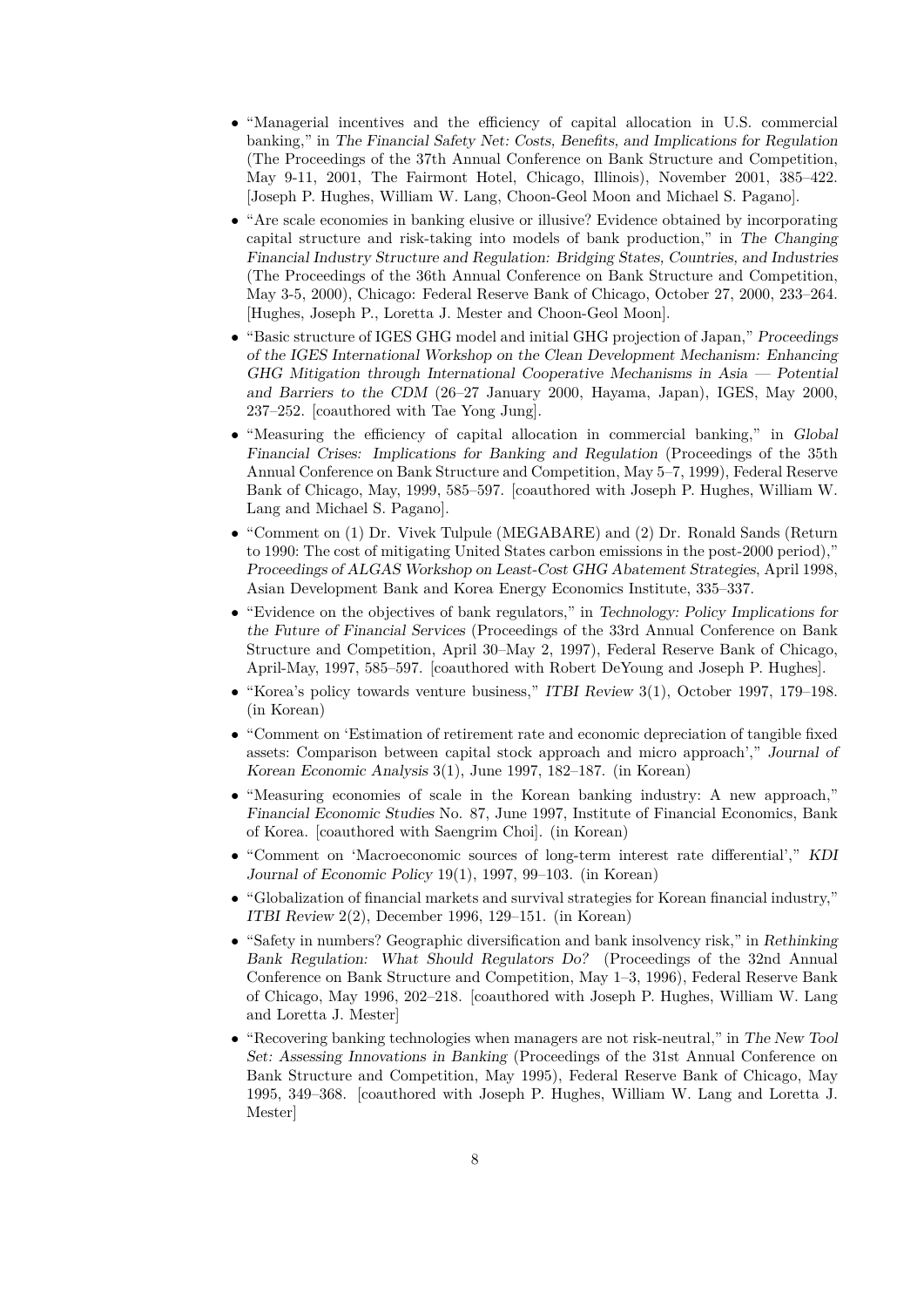• "Comment on 'Preconditions for a successful financial liberalization and a feedback process of managing progressive liberalization' (by Chon Pyo Lee)," *Korean—U.S. Financial Issues*, Academic Studies Series: Joint Korea—U.S. Academic Symposium, Volume 3, Korea Economic Institute of America, 1993, 16–18.

#### **Books and Reports**

- *• Efficiency Analysis of No Tariff on Petroleum and Tariff Rate Quotas on Petroleum for Naphtha and LPG Production* , Research Report prepared for Korea Petroleum Association, December 2019.
- *• Econometric Analysis of Civil Antitrust Damages in Bid-Rigging Cases of the Public Construction Projects* , Research Report prepared for Construction Association of Korea, October 2017.
- *• Market Structure of the Refinery Industry and Inter-Country Comparison of Transportation Fuel Prices and Price Asymmetry between Spot Prices and Net-of-Tax Consumer Prices*, Research Report prepared for Korea Petroleum Association, July 2012. [Principal Investigator: Choon-Geol Moon] (in Korean)
- *• A Study on the Contributions of "Homeplus" to the Korean Economy and Society*, Research Report Prepared by Korea Expert Consulting Group (KECG) for Homeplus, Inc., March 30, 2012. [Choon-Geol Moon, Jong-Youn Rha and Kyung-Soon Song] (in English and Korean)
- *• Evaluation of the Effects of the Government-Mandated Open Price System for Gasoline and Diesel*, Report prepared for Korea Petroleum Association, October 2011. [Principal Investigator: Choon-Geol Moon] (in Korean)
- *• Estimation of Inter-fuel Substitution Elasticities and Assessment of Reduction Potential of Carbon Dioxide*, Report prepared for Korea Environment Institute, November 2010. [Principal Investigators: Suduk Kim; Participant: Choon-Geol Moon and Yungsan Kim]. (in Korean)
- *• Development of an Ecosystem Model for Change Prediction and Management Technique of Vulnerable Areas by Climate Change*, Report Control Number 052-071-053, Report prepared for the Ministry of Environment, May 2010. [Principal Investigators: Dongkeun Lee; Participant: Byunwoo Lee, Joonho Lee, Wooseok Gong, and Choon-Geol Moon]. (in Korean)
- *• Greenhouse Gas Reduction Potential in the Transportation Sector and BAU Projection Model: Building Projection Models Using Transportation Activity Data (Phase I)*, Report prepared for National Institute of Environmental Research, January 2010. [Principal Investigators: Jong-Gyu Kim and Choon-Geol Moon; Participant: Joo-Hee Kim]. (in Korean)
- *• Medium- and Long-Term Projection Model of Demand for Petroleum Products*, Report prepared for Korea National Oil Corporation, November 2009. [Principal Investigators: Suduk Kim and Choon-Geol Moon]. (in Korean)
- *• Price Elasticities of Demand for City Gas by Use Types*, Report prepared for PriceWaterHouseCoopers Korea, November 2008. [Principal Investigators: Choon-Geol Moon and Suduk Kim]. (in Korean)
- *Projection of Demand for Vehicles and Transportation Fuels*, Report prepared for Korea Petroleum Association, September 2008. [Principal Investigator: Choon-Geol Moon]. (in Korean)
- *• Basic Plan for Ansan Eco-City Demonstration Project*, Report prepared for Ministry of Environment, October 2008. [Principal Investigator: Dong-Keun Lee, Participants: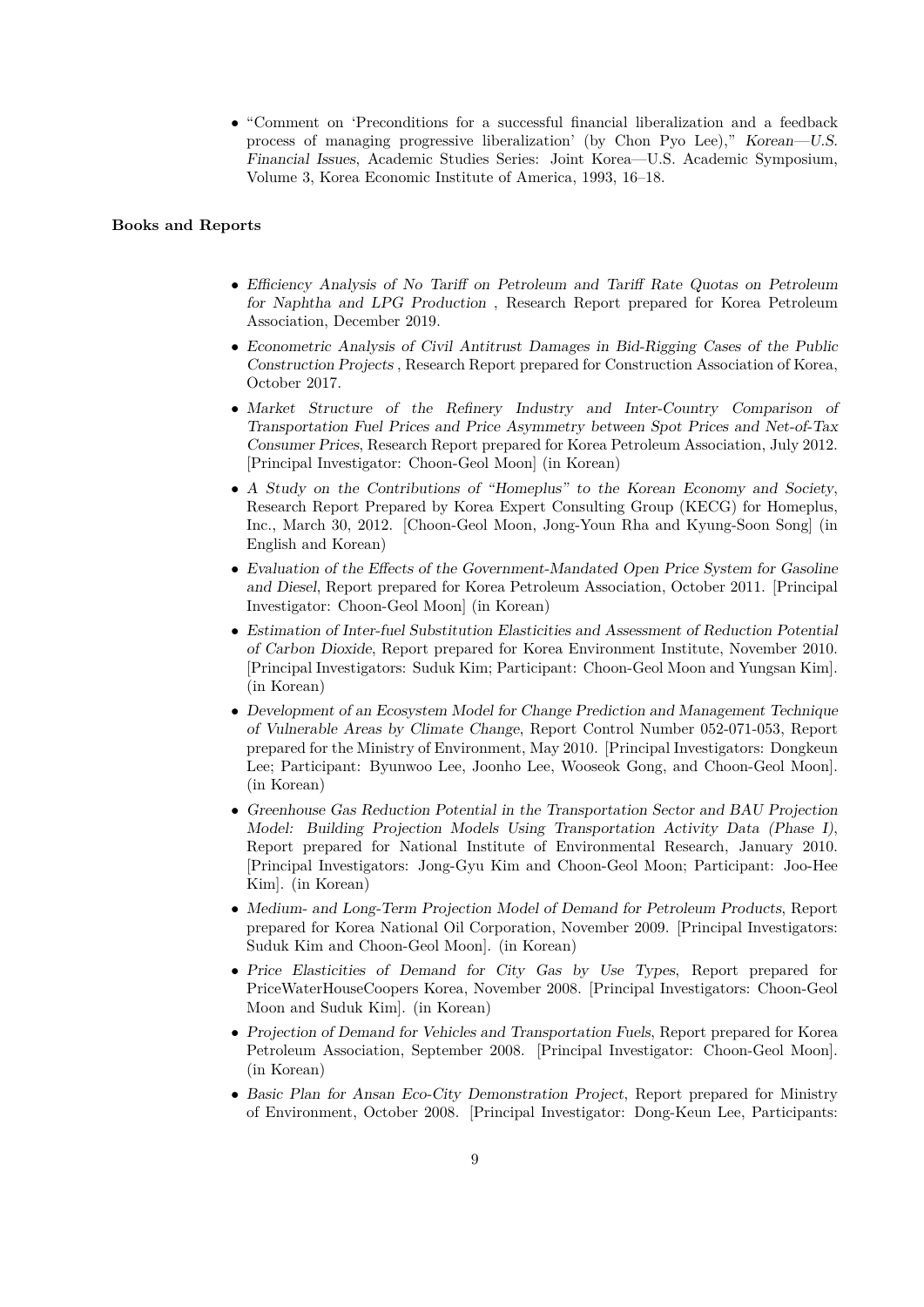Gyu-Sik Oh, Uoo-Sik Lee, Choon-Geol Moon, Nam-Choon Kim, Uoo-Keun Bae, Soon-Bok Kwon]. (in Korean)

- *• Optimal Tariff Rates for the Imports of Crude Oil and Petroleum Products*, Report prepared for Korea Petroleum Association (KPA), April 2008. [Principal Investigator: Choon-Geol Moon]. (in Korean)
- *• Development of an Ecosystem Model for Change Prediction and Management Technique of Vulnerable Areas by Climate Change*, Report prepared for Korea Institute of Environmental Science and Technology (KIEST), January 2008. [Principal Investigator: Dong-Keun Lee, Participants: Byun-Woo Lee, Joon-Ho Lee, Woo-Seok Kong, Choon-Geol Moon, Research Assistants: Jae-Wook Kim, Eun-Young Kim, Weon-Kyeong Song, Chan Park, Yoo-Ran Jeong, Nguyen Duc Nhuan, Young-Bong Eom, Heon-Seong Kim, Min-Ji Kang, Soo-Kyeong Lim]. (in Korean)
- *• IT Policy and Industry: A Study on the Policy Directives Promoting Telecom Operators' Investment*, Report prepared for KT Management Research Center, December 2007. [Principal Investigator: Choon-Geol Moon, Participants: Cheol-Hee Kang, Wang-Ki Kim, Ja-Hye Kim, Seong-Lin Na, Sang-Chan Park, Nakil Sung, Jae-Yeong Jeong, and Dong-Pyo Hong]. (in Korean)
- *• Does Resale in the Wireless Market Vitalize Competition?: The Effect of KT's Wireless Resale on Consumer Welfare*, Report prepared for KT Business Cooperation Team, August 2007. [Principal Investigator: Nakil Sung, Participants: Choon-Geol Moon and Yungsan Kim] (in Korean)
- *• Estimation of Energy Consumption in the Industrial Sectors Classified by the New Industrial Classification System*, Report prepared for Korea Energy Research Institute, July 2007. [Principal Investigator: Choon-Geol Moon] (in Korean)
- *• A Preceding/Basic Study on Overall IT Policy Development Directions*, Report prepared for KT Management Research Center, December 2006. [Principal Investigator: Choon-Geol Moon, Participants: Cheol-Hee Kang, Wang-Ki Kim, Ja-Hye Kim, Seong-Lin Na, Sang-Chan Park, Nae-Chan Lee, and Jae-Yeong Jeong]. (in Korean)
- *• Renewable Energy Viability Analysis: System Program Design and Application*, Report prepared for Ministry of Commerce, Industry and Energy (MOCIE) and Korea Energy Management Corporation (KEMCO), May 31, 2006. [Principal Investigator: Giryeon Choi (for the first year of the project) and Suduk Kim (for the second year of the project), Participants: Choon-Geol Moon, Joo-seok Seo, Yungsan Kim, and Hyeongtaik Kim]. (in Korean)
- *• Prospects for the Wireless Telecommunications Market and the Role of the Operators*, Report prepared for KT Management Research Center, December 2005. [Principal Investigator: Choon-Geol Moon, Participants: Cheol-Hee Kang, Wang-Ki Kim, Ja-Hye Kim, Seong-Lin Na, Jae-In Oh, Nakil Seong, Jae-Yeong Jeong, and Dong-Pyo Hong]. (in Korean)
- *• Forecasting Models of Housing Demand*, Report prepared by JustR Corporation for the E&C Group of Samsung Corporation, January 2005. [Principal Investigator: Jae Young Son, Participants: Kwan-Young Kim, Kyeong Hwan Kim, Choon-Geol Moon and Woo-Hee Kim]. (in Korean)
- *• Prospects of Fixed and Mobile Telecommunications Markets and Their Regulatory Policies*, Report prepared by Industry and Management Research Institute, University of Seoul for KT Management Research Center, December 2004. [Principal Investigator: Nakil Sung, Participant: Choon-Geol Moon]. (in Korean)
- *• Future Prospects of the Information and Communications Market under Digital Convergence*, Report prepared for KT Management Research Center, December 2004. [Principal Investigator: Choon-Geol Moon, Participants: Cheol-Hee Kang, Wang-Ki Kim, Ja-Hye Kim, Seong-Lin Na, Nakil Seong, Jae-Yeong Jeong, and Dong-Pyo Hong]. (in Korean)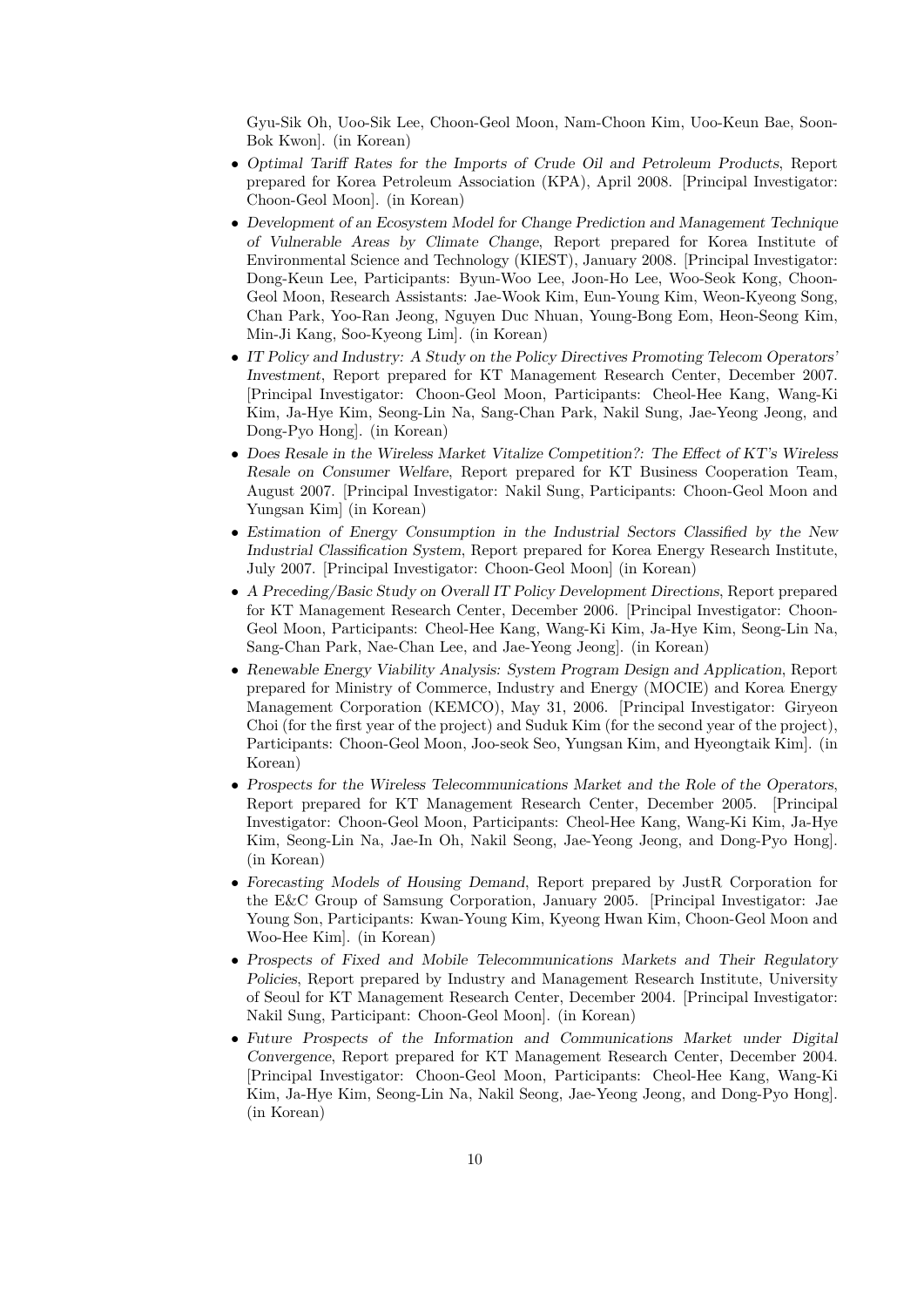- *• Economic Impact Analysis of the Introduction of Renewable Portfolio Standards to Domestic Electricity Market*, Report Prepared for Korea Energy Economics Institute, December 2004. [Principal Investigator: Suduk Kim, Participant: Ki-Ryun Choi, Joo-Seok Seo, Outside Consultant: Choon-Geol Moon]. (in Korean)
- *• Forecasting the Demand for Automobiles by Fuel and Vehicle Types Based on Stated Preference Survey Data*, Report Prepared for Korea Institute for Industrial Economics & Trade, June 2004. [Principal Investigator: Choon-Geol Moon] (in Korean)
- *• Measuring and Comparing Management Performance of Korea Energy Management Corporation's Branch Offices Based on the Data Envelopment Analysis*, Report prepared for Korea Energy Management Corporation, February 2004. [Principal Investigator: Jaewan Bahk, Participant: Choon-Geol Moon]. (in Korean)
- *• Current State of Air Pollution in the Seoul Metropolitan Area and Ways to Contain It*, Report prepared for Hyundai*·*Kia Motor Corporation, Ltd., February 2004. [Principal Investigator: Tae Yong Jung, Participants: Choon-Geol Moon and Dong Keun Lee]. (in Korean)
- *• Informatization and IT Policies to Reduce Digital Divide*, Report prepared for KT Management Research Center, December 2003. [Principal Investigator: Choon-Geol Moon, Participants: Cheol-Hee Kang, Wang-Ki Kim, Seong-Lin Na, Nakil Seong, Jae-Yeong Jeong, and Dong-Pyo Hong]. (in Korean)
- *• 2003 Financial Status Report on Korean National Pension and Proposal on Its Institutional Changes*, National Pension Development Committee, June 2003. [Choon-Geol Moon as a steering committee member]. (in Korean)
- *• Measurement of Korean Government's Productivity: Evaluating the Effects of President Daejoong Kim's Government Reform*, Korean Institute of Public Finance, September 2003. [Jin Kwon Hyun and Choon-Geol Moon]. (in Korean)
- *• A Study on International Competitiveness of Korean IT Products*, ITRC (Information Technology Research Center) and KIPA (Korea IT Industry Promotion Agency), May 2003. [Choon-Geol Moon and Seonglin Na]. (in Korean)
- *• Repercussions to and Monetary Loss of the Domestic Fruit Industry Expected with the Effectuation of Korea-Chile FTA*, Ministry of Agriculture and Forestry, Korean Government, April 2003. [Choon-Geol Moon and Jongho Hong]. (in Korean)
- *• Informatization Policies in Korea*, Communications Economics Series 2002–S–007, KT Management Research Center, December 2002. [Kang, Cheol-Hee, Seong-Lin Na, Choon-Geol Moon, Nakil Seong, Inho Jeong, Jae-Yeong Jeong, Seong-Il Cho and Kyeong-Hwan Choi]. (In Korean)
- *• IT and R&D Spillovers between Sectors and over Time in Korea*, ETRI, November 2002. (in Korean)
- *• Fiscal Stance Accounting for Budget Balance of Social Security Funds* Ministry of Planning and Budget, Korean Government, September 2002. [Seong-Hyeon Whang and Choon-Geol Moon]. (in Korean)
- *• Economic Effects of Korea-Chile FTA on the Domestic Fruit Industry*, Ministry of Agriculture and Forestry, Korean Government, June 2002. [Choon-Geol Moon and Jongho Hong]. (in Korean)
- *• Net Interest Margin Analysis and Developing DB for Postal Banking Service*, Report #01–GP–47, Ministry of Information and Communication, Korean Government, February 2002. [coauthored with Chanki Nam]. (in Korean)
- *• Competition between Mobile Telephones and Fixed Telephones: Subscribers and Calls*, Korea Institute for Industrial Economics & Trade (KIET) and Korea Telecom (KT), December 2001. (in Korean)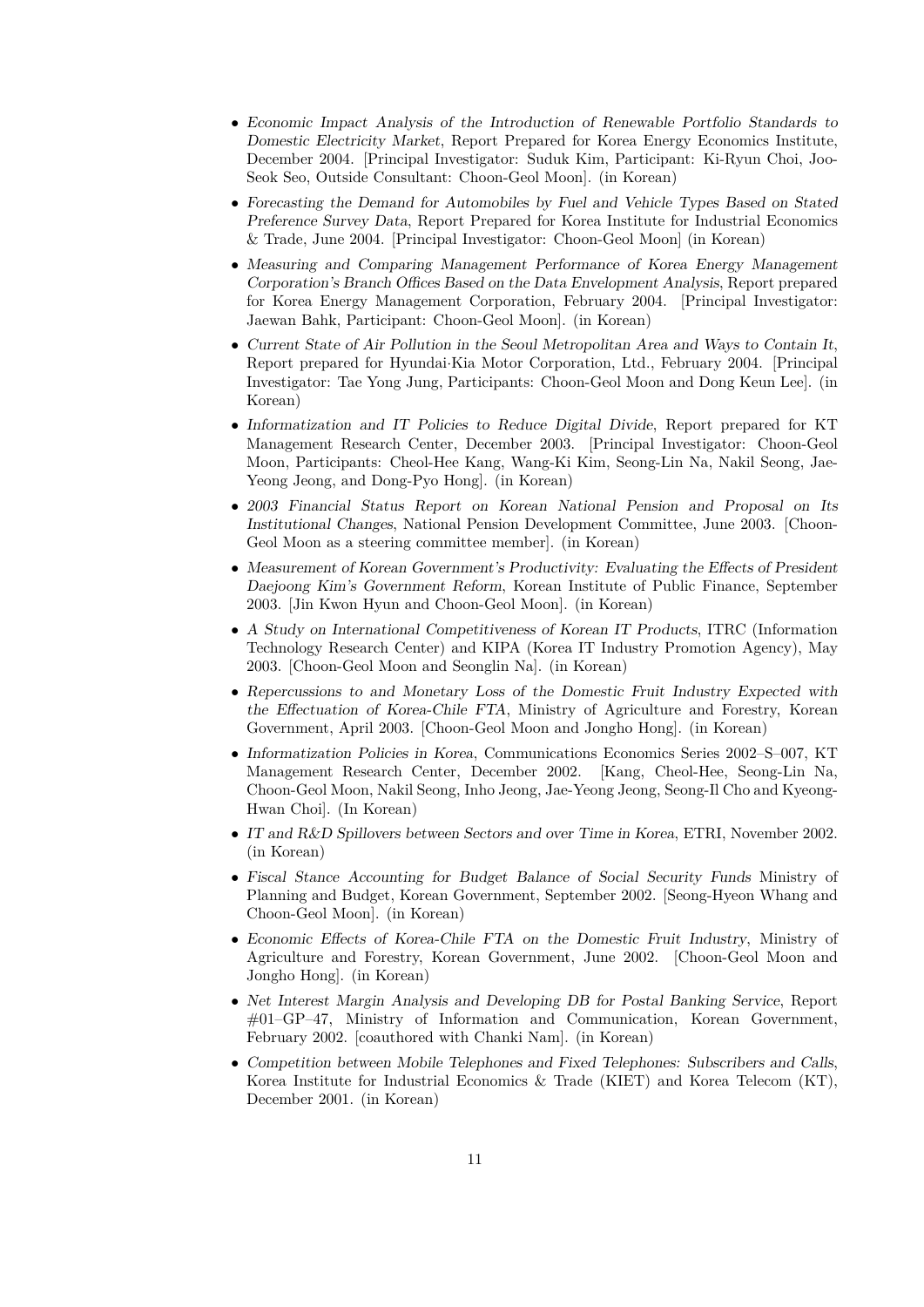- *• Regulation and Fair Competition in the Digital Economy*, Telecom Economics Series #2001–S–012, Korea Telecom (KT), December 2001. [coauthored with Seong-Il Cho, Kyeong-Hwan Choi, Jae-Young Jeong, Cheol-Hee Kang, Seong-Lin Na and Nakil Sung]. (in Korean)
- *• Measurement of TFP and Decomposition of TFP Change in the Korean Electricity Industry*, KEPCO, January 2001. (in Korean)
- *• Leading Indicators for the Land Price*, KoLand (Korea Land Corporation), February 2000. [coauthored with Byeong-Yeon Lee, Chang-Soo Kim, Uoo-Kyeong, Seung-Hwan Seo and Jae-Young Son]. (in Korean)
- *• Redesigning Korean Pension Tax System*, Ministry of Finance and Economy, Korean Government, December 1999. [coauthored with Seong-Lin Na and Yunhi Won]. (in Korean)
- *• Estimating the Size of Underground Economy in Korea and OECD Countries*, Research Report 99–35, KDI (Korea Development Institute), December 1999. [coauthored with Jaewan Bahk]. (in Korean)
- *• International Comparison of Efficiency and Productivity in the Telecommunications Industry*, Telecommunication Economics Series 99–S–012, Management Research Center, Korea Telecom, December 1999. (in Korean)
- *• Designing Rational Interconnection Rules and Developing Models for Interconnection Charges*, ETRI (Electronics and Telecommunications Research Institute), November 1999. [coauthored with Jin-Seon Kim, Hye-Young Jeong, Weon-Wook Choi, Young-Ho Lee, Bang-Yong Kim and Choong-Young Jeong]. (in Korean)
- *• Estimating Long Run Incremental Costs of Korea Telecom*, KISDI (Korea Information Society Development Institute), November 1999. (in Korean)
- *• Stimulating Market Functions in Interconnection to Achieve Efficient Allocation of Telecommunication Resources* (*Measures to Cope with Opening of Korean Telecommunications Market and to Institute Advanced Regulation Policies*), KIET (Korea Institute for Industrial Economics & Trade), December 1998. [coauthored with Jin-Seon Kim, In-Seok Jeong and Kwon-Joong Kim]. (in Korean)
- *• Evaluating the Economic Merit of Initiating R&D and Production of Terabit-Sized Semiconductor Devices*, ETRI (Electronics and Telecommunications Research Institute), December 1998. [coauthored with Young-Seo Jeon]. (in Korean)
- *• Telecommunications Policy in the Era of Economic Crisis under IMF Bailout*, IMRC, December 1998. [coauthored with Seong-Il Cho and Seong-Lin Na]. (in Korean)
- *• Designing a Unified Charging Scheme for Korea's Non-Employment Based Medical Insurance*, Social Science Research Institute, Hallym University, September 1998. [coauthored with Heung-Bong Cha, Kyun Choi, Seong-Lin Na and Kyeong-Sook Park]. (in Korean)
- *• Development Plan for Korea's Banking Industry* (Korea Development Institute Research Monograph No. 98–03), August 31, 1998. [coauthored with Deok-Hoon Lee, Beom-Soo Choi, Dong-Won Kim and Jong-Kil Ahn]. (in Korean)
- *• Understanding the Economic Relationship between Korea and Japan through Econometric Models* (ASAN Foundation Research Monograph No. 44), Jipmoondang, June 1998. [coauthored with Myung-Jig Kim and Daekeun Park]. (in Korean)
- *• Measuring Public Sector Productivity through DEA and Its Modification: Productivity Analysis of Korea's Small- and Medium-Sized Cities*, Policy Monograph # 98-02, Korea Institute of Public Finance, March 1998. (in Korean)